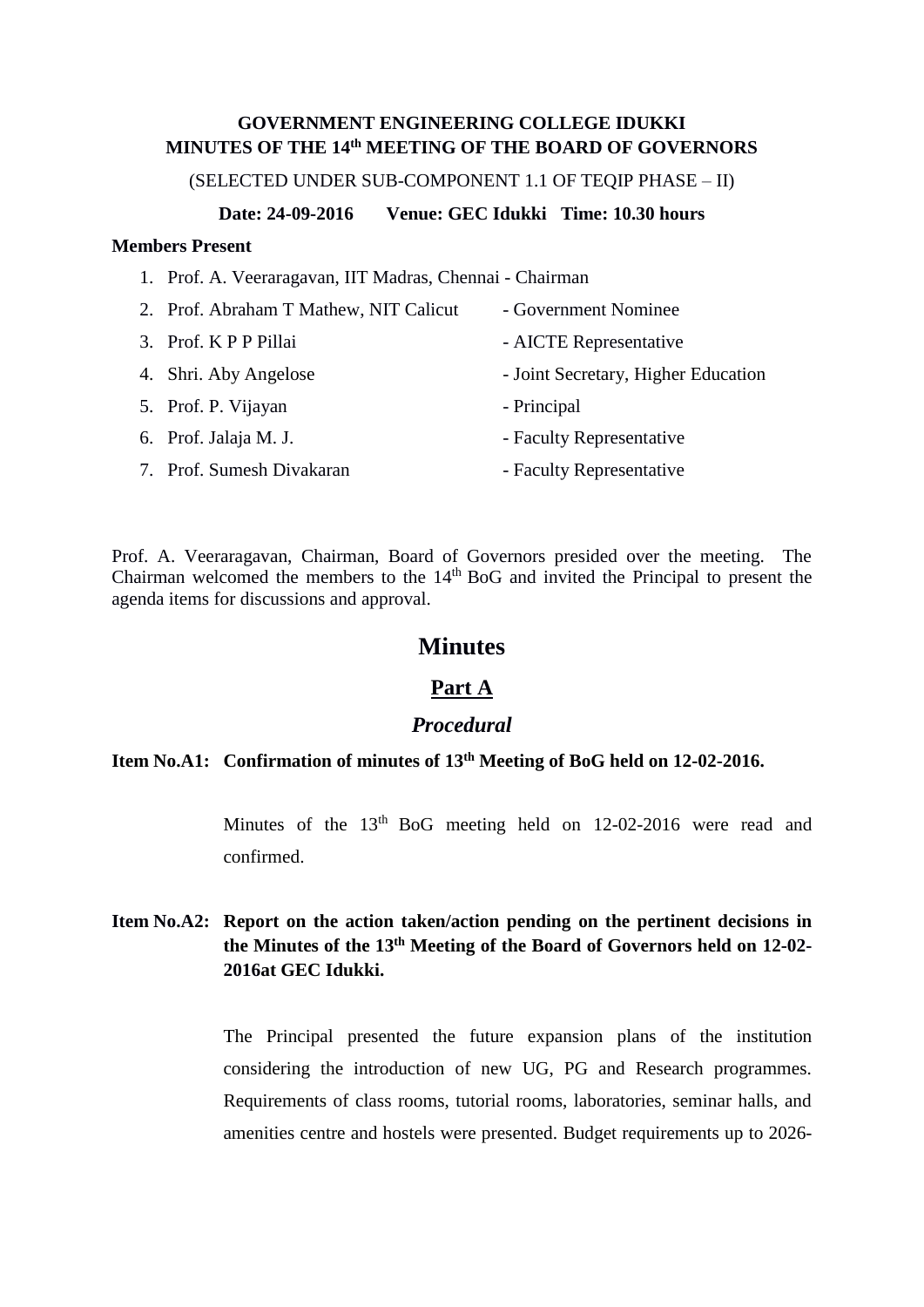27 were also presented. It was decided to submit the master plan to the Government.

# **Part B**

## *Discussion, consideration and ratification*

#### **Item No. B1: Discussion on accreditation of UG programmes**

The NBA has stipulated the minimum eligibility criteria for an institute to apply for accreditation. The institution fails to meet these criteria and is ineligible to apply. The college lack minimum requirements such as placement rate, faculty student ratio, faculty cadre ratio and number of Ph. D holders.

Under the above circumstances, BoG suggested to withdraw the application for accreditation. It was also decided to represent the matter to Government to take necessary steps for filling up vacancy positions in the college, while continuing with all the preparatory works for accreditation.

# **Item No. B2: Ratification of the various in-house training programs for the faculty, technical staff and administrative staff.**

The BoG ratified the conduct of various in-house training programmes, given in **Appendix B2,** for the faculty, technical staff and administrative staff.

#### **Item No. B3: Ratification of the various in-house training programs for the students.**

BOG ratified various in-house training programmes, as per the details given in **Appendix B3,** for the students.

## **Item No. B4: Ratification of the various training program attended by faculty, technical and administrative staff outside the institution.**

The BoG ratified the in house training programs conducted as per the **Appendix B4.**

### **Item No. B5: Ratification of procurements made**

SPFU directed to utilize 55% of the interest component of the amount in bank, for procurement activity. The institution procured 24 numbers of tablets for a total amount of 9.84 lakhs. BoG ratified the procurement.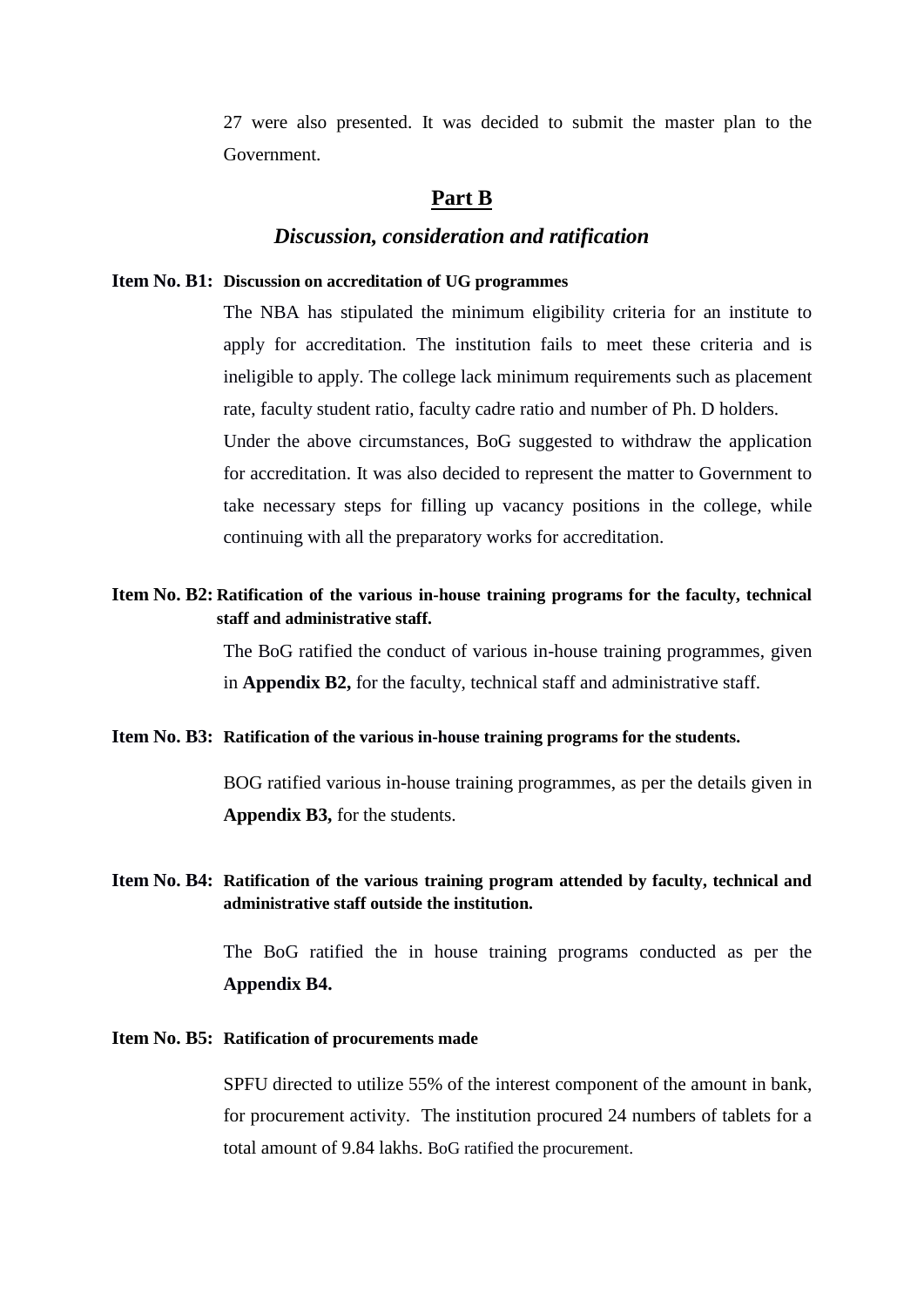#### **Item No. B6: Ratification in change of Academic Nodal Officer**

Mr. Muhammed Salih K K is given the charge of Academic Coordinator in place of Ms. Linu Shine, who got transferred. BoG approved the change of Nodal Officer.

### **Item No. B7: Action plan for remaining project period**

The Principal presented the action plan for the remaining period of project. BoG approved the planned activities given in **Appendix B7**.

# **Item No. B8: Ratification in purchase of consumables and minor change of Academic Nodal Officer**

BoG ratified the purchase of consumables and other minor items, as given in Appendix B8, for the TEQIP Phase II.

# **Part C**

## *Reports*

### **Item No. C1: Status of Fund Position as on 10-09-2016**

The Principal presented the status of fund as on 31-01-2016.

### **Item No. C2: The status of faculty position as on 31-08-2016**

The Principal presented the faculty position as on 31-08-2016.

# **Item No. C3: Transfer and posting after 13th BoG meeting**

The Principal reported the transfer and postings after the  $13<sup>th</sup>BoG$ .

### **Item No. C4: Result Analysis**

The Principal presented the result analysis. The reason for failures in some subjects were discussed. This is mostly attributed to the quality of input students. Most of the students admitted to the college are having low entrance rank, which is primarily due to the floating reservation policy of the Government.